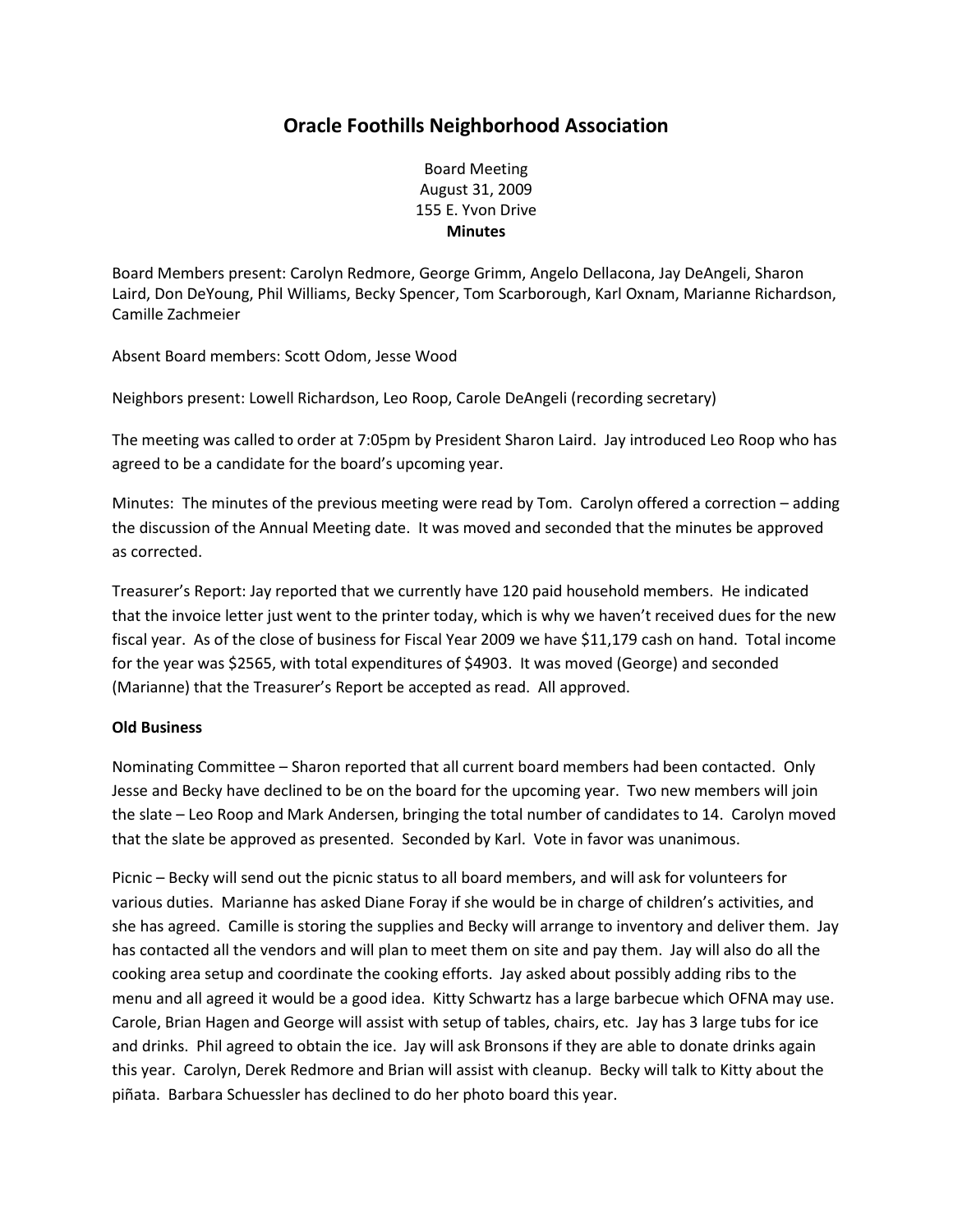Beautification, Streets – Jay indicated there had been no changes except for some patch paving by the county on Genematas.

Monument Wall Sign – George thanked his committee members Angelo and Camille for their assistance with this project. Three people expressed interest in painting the wall. Two actually submitted bids. The committee recommends that the board accept the bid of Ed Muren, a neighbor on Genematas, who is a professional sign artist. The cost of this proposal is \$800. George showed a picture of the proposed sign, painted prickly pear purple with white lettering saying, "Oracle Foothills Neighborhood." George moved that the proposal be accepted, not to exceed \$800, with a 90-day time frame for completion. After some discussion of what was included in the price and whether the word 'neighborhood' should be included, Carolyn seconded the motion. The vote was 9-3 in favor of acceptance. George will notify the artist of the Board's decision.

Triangle Plaque – George brought proposals and samples for a plaque to be placed at the Triangle Park to honor William Genematas, the founder of Oracle Foothills. The proposals are from Creative Awards, one for bronze and one for aluminum. The bronze is much heavier, and can be attached without bolts. The cost for a 5x8" plaque with 80 characters is \$300 for bronze and \$240 for aluminum alloy. There was a discussion on wording and the following was agreed to:

## In Honor Of William Genematas Founder Of Oracle Foothills Neighborhood May 1949

Tom moved to accept the proposal for the bronze plaque 5"x8", with the wording as above. Angelo seconded. Vote was unanimous in favor. George will order the plaque.

Street Signs – At the last meeting Don had proposed placing signs in the neighborhood saying, "Only You can prevent speed bumps." Jay said the county will not allow us to attach another sign to speed limit signs. We could use the Neighborhood Watch posts. Perhaps there would need to be a sign at each of the 4 or 5 neighborhood entrances. A discussion of the value of such signs ensued. Carolyn asked whether speeding is really a problem. For those who live near  $1<sup>st</sup>$  Ave, it is. Even though speeding is a problem near her, Camille doesn't think a sign will make a difference and doesn't believe there is any possibility of speed bumps. Karl voiced strong objection to more signs in the neighborhood. Jay will ask Jude Cook for prices. This item will be tabled until the next meeting.

## **New Business**

Annual Meeting – The meeting will be held on Saturday, September  $19<sup>th</sup>$  at Dove of Peace Lutheran Church. Carole said the gathering should start at 8am to allow time for coffee, registration, etc., and still start the meeting promptly at 9. Sharon asked for volunteers. Angelo will bring bagels and help with cleanup, Carole will make coffee, Jay will bring drinking water and ground coffee, Carolyn will buy fruit, Marianne will buy donuts, Tom and Camille will do registration and take dues. Carolyn has arranged for